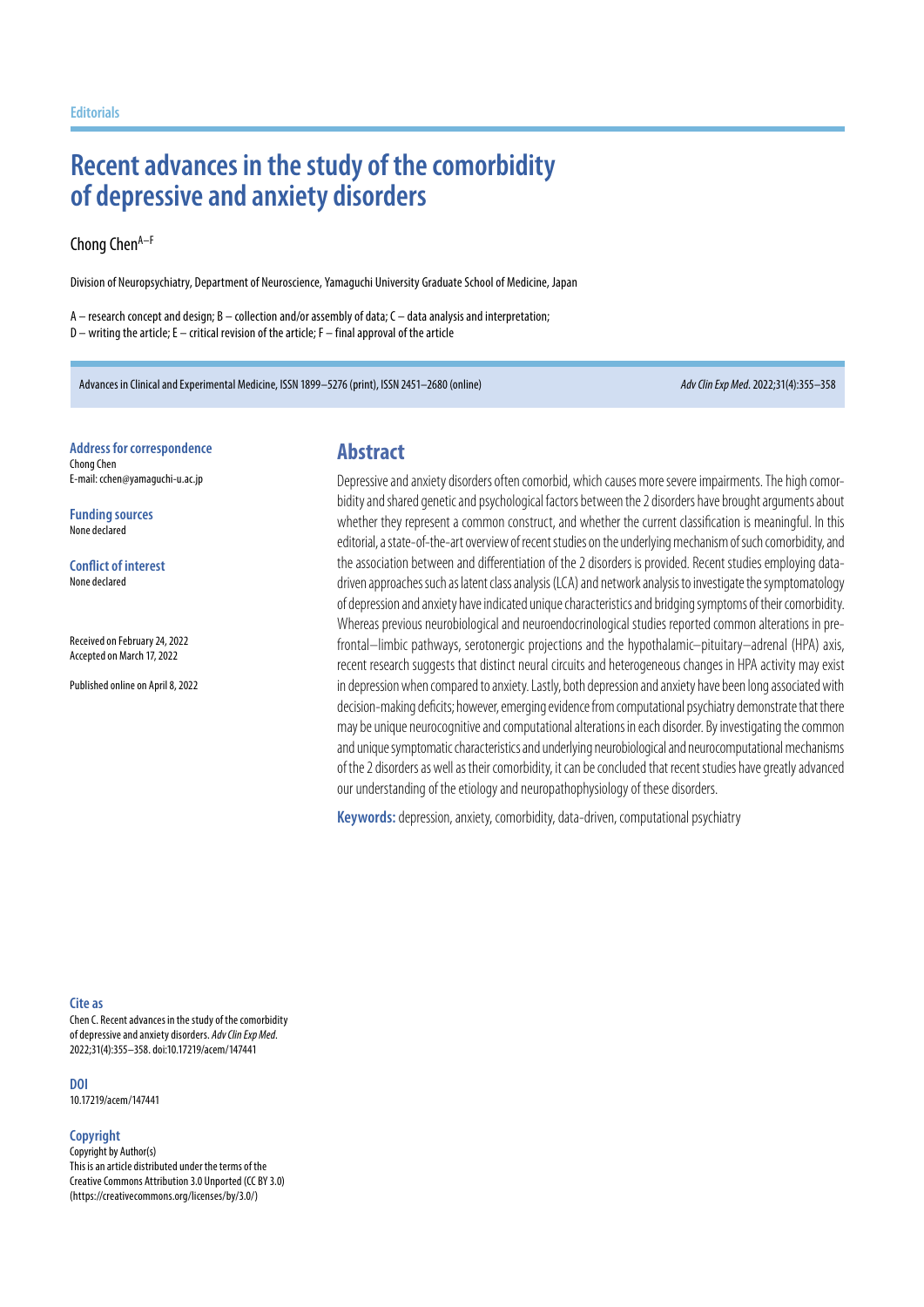## **Introduction**

Depressive and anxiety disorders are 2 common mental disorders and affect 4.4% and 3.6% of the world population, respectively.<sup>1</sup> The 2 disorders, however, often comorbid.<sup>2–7</sup> For instance, it has been reported that 42% of people with 12-month major depressive disorder (MDD) also have 12-month anxiety disorders, and that 46% of people with lifetime MDD also have lifetime anxiety disorders.<sup>5</sup> Importantly, comorbid depression and anxiety causes more severe functional impairment, slower recovery and higher rate of suicidal ideation than each disorder alone.<sup>2-7</sup> Anxiety symptoms, even those not meeting the diagnostic criteria, often cause serious clinical concerns when they co-occur with depressive disorders: over half of patients with MDD have anxious depression, and these patients experience poorer treatment outcomes than those with non-anxious depression.<sup>8</sup> Given this high comorbidity and shared genetic and psychological risk factors (e.g., early life stress), it has been argued that the 2 disorders may represent a single, common construct of negative affect or psychological distress.<sup>9</sup> Therefore, a full understanding of the underlying mechanism of such comorbidity and the association between and differentiation of the 2 disorders is an urgent issue. In this editorial, an overview of recent studies focused on the symptomatology and neurobiological and neurocomputational mechanisms of the 2 disorders and their comorbidity is provided.

## **Symptomatology**

Recent research has employed data-driven approaches such as latent class analysis (LCA) to investigate the typologies of depression and anxiety. Latent class analysis uses the full range of symptoms to classify individuals into homogeneous subtypes or the so-called latent classes, based on the patterns of symptom occurrence. So far, by employing LCA, a class of individuals with comorbid depression and anxiety has been consistently identified in samples from the general population at different ages and from different countries.<sup>9-13</sup> In several studies, the comorbidity occurs at multiple levels of symptom severity, for instance, low, moderate and high.<sup>10,11</sup> In some<sup>9,12</sup> but not other<sup>10,11,13</sup> studies, a depression or anxiety class only was also identified. Importantly, these studies have reported unique demographic and psychological characteristics of the comorbid class compared to other classes, for instance, being female, younger age, having fewer years of education, and experiencing more negative life events.

Another technique, the network approach, proposes that individual symptoms play a causal role in the psychopathology (by causing the onset of other symptoms) and seeks to clarify the connected network of symptoms which constitutes a disorder.<sup>14</sup> Network analysis of symptoms in patients with depressive and anxiety disorders has identified psychomotor agitation/retardation and irritability as the most important bridge symptoms connecting the 2 disorders and underlying the comorbidity.15,16 Symptoms such as appetite change and suicidality are found to be unique to depression.16

# **Neurobiological mechanism**

At the neurobiological level, the alterations in prefrontallimbic pathways $17,18$  and serotonergic projections arising from the raphe nuclei<sup>19–21</sup> have been proposed to underlie both depression and anxiety, which also explains why antidepressants such as selective serotonin reuptake inhibitors and serotonin noradrenaline reuptake inhibitors are effective for anxiety disorders. Nevertheless, a recent transcranial magnetic stimulation (TMS) was able to identify 2 distinct circuit targets for symptom clusters of depression (e.g., sadness) and anxiety (e.g., irritability). Specifically, TMS targeting the dorsomedial prefrontal cortex relieves anxiety symptoms, while TMS targeting the dorsolateral prefrontal cortex reduces depressive symptoms.<sup>22</sup>

From the neuroendocrinological point of view, dysfunctional hypothalamic–pituitary–adrenal (HPA) axis and elevated cortisol have been considered common to both depression and anxiety.23,24 Nevertheless, comorbid depression and anxiety compared to each disorder alone<sup>25</sup> and anxious depression compared to non-anxious depression<sup>26</sup> may have more emphasized abnormalities in HPA axis and cortisol activity. It has to be noted that hypercortisolemia has also been reported in anxiety disorders, 27,28 which calls for a closer look at the potential heterogeneity of HPA abnormalities within the subtypes of anxiety disorders, as well as a reconsideration of the functional role of cortisol.<sup>23</sup>

### **Neurocomputational mechanism**

Another recent trend is the neurocomputational approach known as computational psychiatry.29–31 This approach builds mathematical models to simulate the neural and/or cognitive processes underlying behaviors including decision-making, which allows for the precise assay of fundamental neurocomputational constructs. Therefore, the parameters of these neural and cognitive processes may serve as useful biomarkers.29–31

Although both depression and anxiety have long been associated with decision-making deficits, emerging evidence from computational psychiatry suggest unique neurocomputational alterations in each disorder. Whereas depression is associated with reduced reward-seeking behaviors, including slower learning of reward contingencies and increased estimation of effort required to pursue rewards,31–34 anxiety is associated with heightened sensitivity to threat and increased threat avoidance behaviors.<sup>34</sup>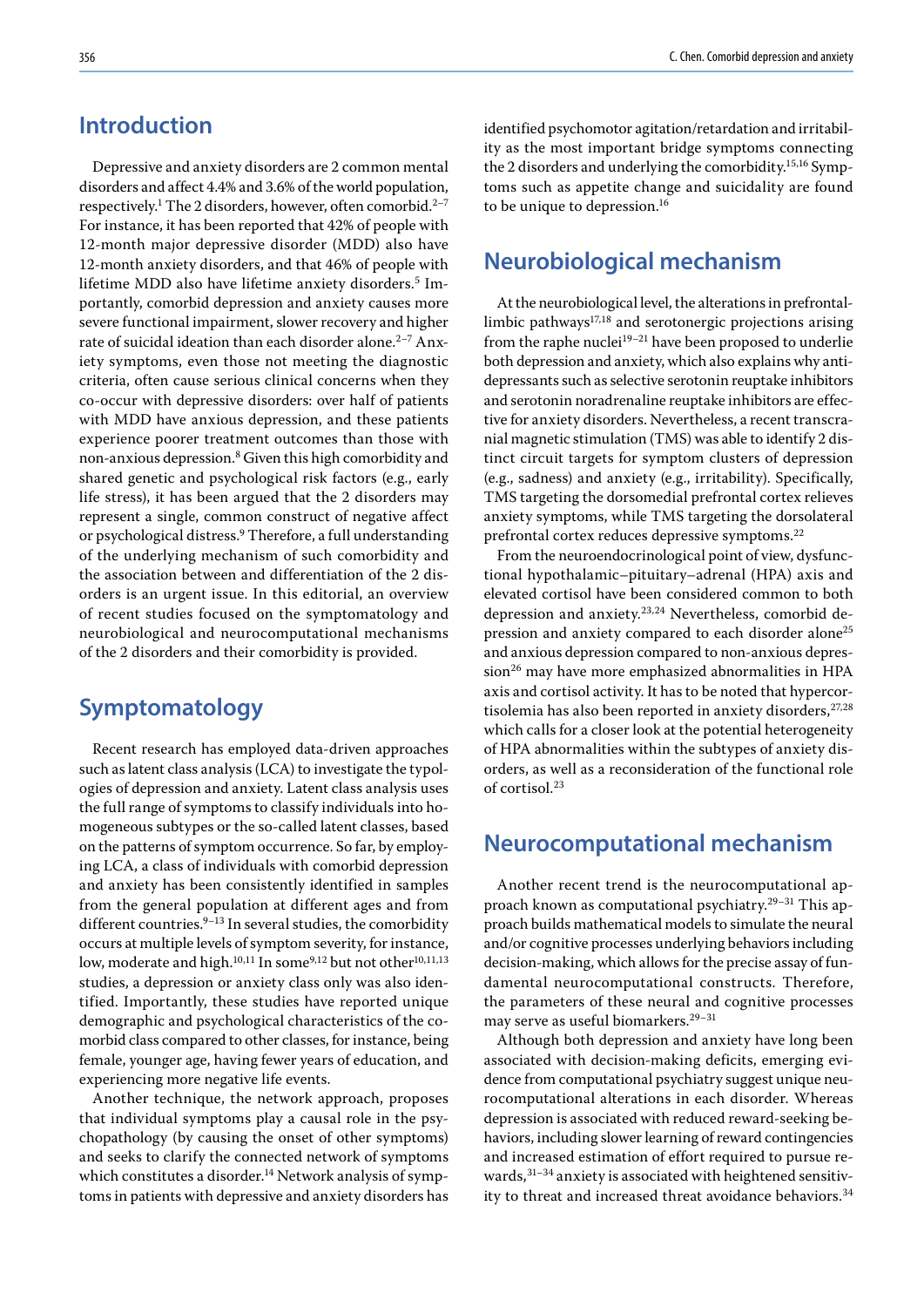For instance, 1 study reported that patients with generalized anxiety disorder have elevated risk aversion as indicated by a more concave utility function.<sup>31</sup> Furthermore, symptoms of anxiety are correlated with elevated risk aversion after controlling depression; however, symptoms of depression are not correlated with elevated risk aversion after controlling anxiety, suggesting a unique link between anxiety and risk aversion.<sup>35</sup> Somewhat contradictorily, a subsequent study with healthy adults employing 3 different methods to tease apart the comorbidity of depression and anxiety showed that neither depression nor anxiety is associated with risk aversion, while depression but not anxiety is associated with probability weighting of reward outcomes.<sup>36</sup> As the symptoms of depression increase, people's tendency to overweight small probabilities and underweight large probabilities is attenuated or even reversed. While these studies advance our understanding of the neurocomputational changes of the disorders, future research is required to address the inconsistencies and further clarify potential sex differences.<sup>37</sup>

By investigating the common and unique symptomatic characteristics and underlying neurobiological and neurocomputational mechanisms of the 2 disorders and their comorbidity, it can be concluded that recent studies have greatly advanced our understanding of the etiology and neuropathophysiology of these disorders. The insights provided by these studies also shed light on several treatment targets that may be of particular clinical interest, including bridge symptoms, distinct brain circuit targets and distinct neurocomputational alterations. We believe that future research will propel us towards a better, more refined understanding of depression, anxiety and their comorbidity, and bring us closer to personalized precision psychiatry.

### **ORCID iDs**

Chong Chen https://orcid.org/0000-0002-3189-7397

### **References**

- 1. World Health Organization. Depression and other common mental disorders: Global health estimates. World Health Organization. 2017. [https://apps.who.int/iris/bitstream/handle/10665/254610/](https://apps.who.int/iris/bitstream/handle/10665/254610/WHO-MSD-MER-2017.2-eng.pdf) [WHO-MSD-MER-2017.2-eng.pdf](https://apps.who.int/iris/bitstream/handle/10665/254610/WHO-MSD-MER-2017.2-eng.pdf). Accessed February 22, 2022.
- 2. Mineka S, Vrshek-Schallhorn S. Comorbidity of unipolar depressive and anxiety disorders. In: Gotlib IH, Hammen CL, eds. *Handbook of Depression*. 3rd ed. New York, USA: Guilford Press; 2015:84–102.
- 3. Andrews G, Slade TIM, Issakidis C. Deconstructing current comorbidity: Data from the Australian National Survey of Mental Health and Well-Being. *Br J Psychiatry*. 2002;181(4):306–314. doi:10.1192/bjp. 181.4.306
- 4. Hofmeijer-Sevink MK, Batelaan NM, van Megen HJ, et al. Clinical relevance of comorbidity in anxiety disorders: A report from the Netherlands Study of Depression and Anxiety (NESDA). *J Affect Disord.*  2012;137(1–3):106–112. doi:10.1016/j.jad.2011.12.008
- 5. Kessler RC, Sampson NA, Berglund P, et al. Anxious and non-anxious major depressive disorder in the World Health Organization World Mental Health Surveys. *Epidemiol Psychiatr Sci.* 2015;24(3):210–226. doi:10.1017/S2045796015000189
- 6. Melton TH, Croarkin PE, Strawn JR, McClintock SM. Comorbid anxiety and depressive symptoms in children and adolescents: A systematic review and analysis. *J Psychiatr Pract.* 2016;22(2):84. doi:10.1097/ PRA.0000000000000132
- 8. Fava M, Rush AJ, Alpert JE, et al. Difference in treatment outcome in outpatients with anxious versus nonanxious depression: A STAR\* D report. *Am J Psychiatry.* 2008;165(3):342–351. doi:10.1176/ appi.ajp.2007.06111868
- 9. Lei H, Chen C, Hagiwara K, et al. Symptom patterns of the occurrence of depression and anxiety in a Japanese general adult population sample: A latent class analysis. *Front Psychiatry.* 2022;13:808918. doi:10.3389/fpsyt.2022.808918
- 10. Rhebergen D, van der Steenstraten IM, Sunderland M, et al. An examination of generalized anxiety disorder and dysthymic disorder by latent class analysis. *Psychol Med.* 2014;44(8):1701–1712. doi:10.1017/ S0033291713002225
- 11. Hettema JM, Aggen SH, Kubarych TS, Neale MC, Kendler KS. Identification and validation of mixed anxiety-depression. *Psychol Med.* 2015;45(14):3075–3084. doi:10.1017/S0033291715001038
- 12. Curran E, Rosato M, Ferry F, Leavey G. Prevalence and factors associated with anxiety and depression in older adults: Gender differences in psychosocial indicators. *J Affect Disord.* 2020;267:114–122. doi:10.1016/j.jad.2020.02.018
- 13. Wang Y, Ge F, Zhang J, Zhang W. Heterogeneity in the co‐occurrence of depression and anxiety symptoms among youth survivors: A longitudinal study using latent profile analysis. *Early Interv Psychiatry.* 2021;15(6):1612–1625. doi:10.1111/eip.13101
- 14. Robinaugh DJ, Hoekstra RH, Toner ER, Borsboom D. The network approach to psychopathology: A review of the literature 2008–2018 and an agenda for future research. *Psychol Med.* 2020;50(3):353–366. doi:10.1017/S0033291719003404
- 15. Beard C, Millner AJ, Forgeard MJ, et al. Network analysis of depression and anxiety symptom relationships in a psychiatric sample. *Psychol Med.* 2016;46(16):3359–3369. doi:10.1017/S0033291716002300
- 16. Kaiser T, Herzog P, Voderholzer U, Brakemeier EL. Unraveling the comorbidity of depression and anxiety in a large inpatient sample: Network analysis to examine bridge symptoms. *Depress Anxiety.* 2021;38(3): 307–317. doi:10.1002/da.23136
- 17. Kovner R, Oler JA, Kalin NH. Cortico-limbic interactions mediate adaptive and maladaptive responses relevant to psychopathology. *Am J Psychiatry.* 2019;176(12):987–999. doi:10.1176/appi.ajp.2019. 19101064
- 18. McTeague LM, Rosenberg BM, Lopez JW, et al. Identification of common neural circuit disruptions in emotional processing across psychiatric disorders. *Am J Psychiatry.* 2020;177(5):411–421. doi:10.1176/ appi.ajp.2019.18111271
- 19. Deakin JF. Depression and 5HT. *Int Clin Psychopharmacol.* 1991;6 (Suppl 3):23–31. doi:10.1097/00004850-199112003-00002
- 20. Maier SF, Seligman ME. Learned helplessness at fifty: Insights from neuroscience. *Psychol Rev.* 2016;123(4):349. doi:10.1037/rev0000033
- 21. An Y, Chen C, Inoue T, et al. Mirtazapine exerts an anxiolytic-like effect through activation of the median raphe nucleus-dorsal hippocampal 5-HT pathway in contextual fear conditioning in rats. *Prog Neuropsychopharmacol Biol Psychiatry.* 2016;70:17–23. doi:10. 1016/j.pnpbp.2016.04.014
- 22. Siddiqi SH, Taylor SF, Cooke D, et al. Distinct symptom-specific treatment targets for circuit-based neuromodulation. *Am J Psychiatry.* 2020;177(5):435–446. doi:10.1176/appi.ajp.2019.19090915
- 23. Chen C, Nakagawa S, An Y, et al. The exercise-glucocorticoid paradox: How exercise is beneficial to cognition, mood, and the brain while increasing glucocorticoid levels. *Front Neuroendocrinol.* 2017;44:83– 102. doi:10.1016/j.yfrne.2016.12.001
- 24. Tafet GE, Nemeroff CB. Pharmacological treatment of anxiety disorders: The role of the HPA axis. *Front Psychiatry.* 2020;11:443. doi:10. 3389/fpsyt.2020.00443
- 25. Kircanski K, LeMoult J, Ordaz S, Gotlib IH. Investigating the nature of co-occurring depression and anxiety: Comparing diagnostic and dimensional research approaches. *J Affect Disord.* 2017;216:123–135. doi:10.1016/j.jad.2016.08.006
- 26. Ionescu DF, Niciu MJ, Mathews DC, Richards EM, Zarate Jr CA. Neurobiology of anxious depression: A review. *Depress Anxiety.* 2013;30(4): 374–385. doi:10.1002/da.22095